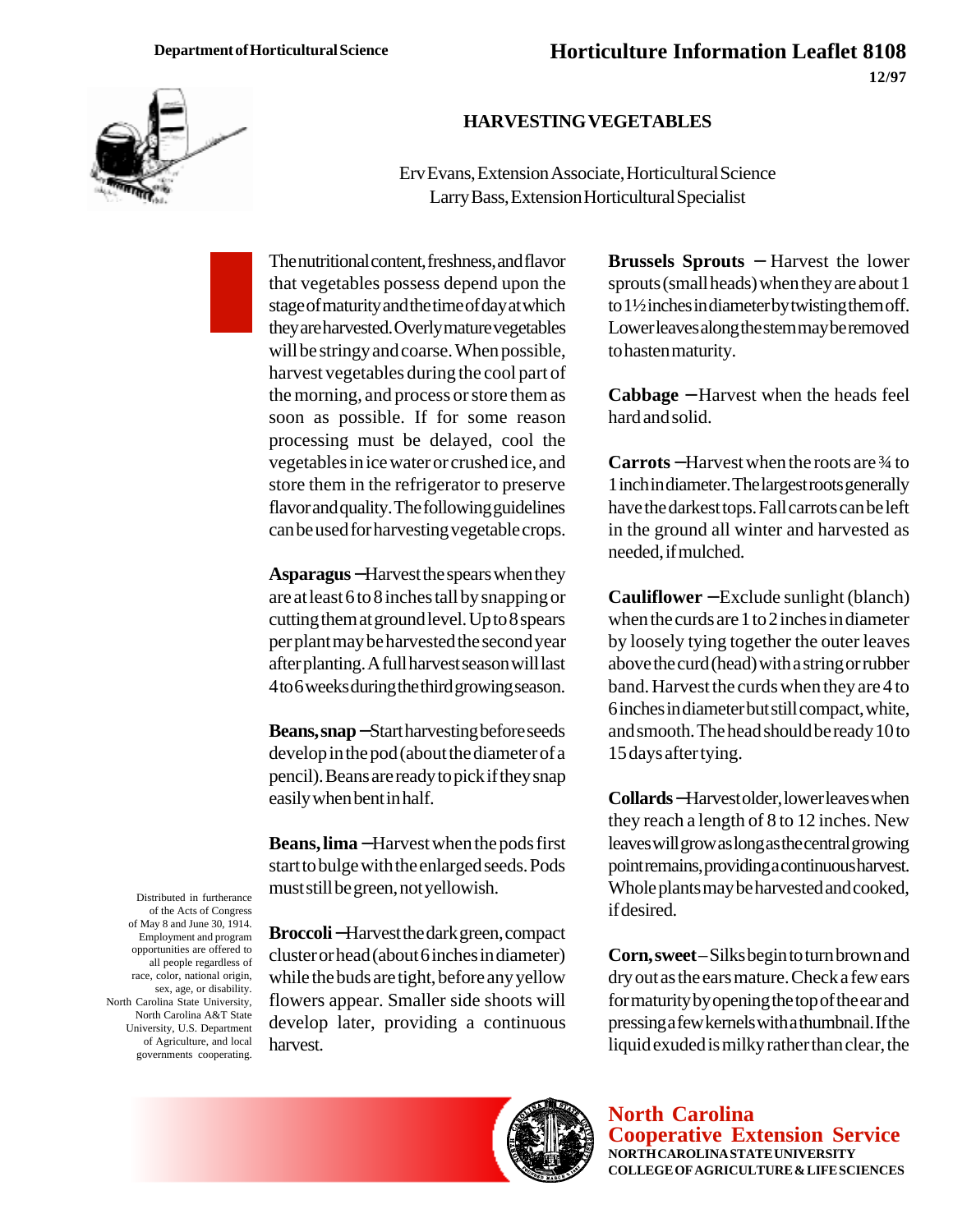ear is ready for harvest. Harvest ranges from 18 to 21 days after the silk appears.

**Cucumbers** – Harvest when the fruits are deep green, before any yellow color appears. The length should be 2 to 3 inches for sweet pickles, 5 to 6 inches for dill pickles, and 6 to 8 inches for slicing. Pick 4 to 5 times per week to encourage continuous production. Mature cucumbers left on the vine will stop production of the entire plant.

**Eggplant** – Harvest when the fruits are 3 to 5 inches in diameter and their color is a glossy purplish black. (A white variety of eggplant is also available.) The fruit is past its prime when the color starts to dull or become bronzed. Because the stem is woody, cut—do not pull—the fruit from the plant. A short stem should remain on each fruit.

**Kale** – Twist off the outer, older leaves when they reach a length of 8 to 10 inches and are medium green in color. Heavy, dark green leaves are over mature and are likely to be tough and bitter. New leaves will grow, providing a continuous harvest.

**Kohlrabi** – Harvest when the thickened stems or bulb (the edible part) is 2 to 3 inches in diameter by cutting off the plant just below the bulb. Stems become woody if left too long before harvest.

**Lettuce** – Harvest the older, outer leaves from leaf lettuce when they are 4 to 6 inches long. Harvest heading types when the heads are moderately firm and before seed stalks form.

**Muskmelons (cantaloupe)** – Harvest when the stem slips easily from the fruit with a gentle tug. Another indicator of ripeness is when the netting on skin becomes rounded and the flesh between the netting turns from a green to a tan color.

**Mustard** – Harvest the leaves and leaf stems when they are 6 to 8 inches long. New leaves will provide a continuous harvest until they become strong in flavor and tough in texture from temperature extremes.

**Okra** – Harvest young, tender pods when they are 2 to 3 inches long. Pick at least every other day during the peak growing season. Overly mature pods become woody and are too tough to eat.

**Onions** – Harvest when the tops fall over and begin to turn yellow. Dig the onions and allow them to dry out in the open sun for a few days to toughen the skin. Then remove the dried soil by brushing the onions lightly. Cut the stem, leaving 2 to 3 inches attached, and store in a net-type bag in a cool, dry place.

**Peas** – Edible, podded cultivars should be harvested when pods are well rounded but before seeds are more than one-half of their full size. Harvest regular peas when the pods are well rounded, seeds are fully developed but still fresh and bright green. Pods are past their prime when they lose their brightness and turn light or yellowish green.

**Peppers** – Harvest sweet peppers when the fruits are firm, crisp, and full sized. Green peppers will turn red if left on the plant. Allow hot peppers to attain their bright red color and full flavor while attached to the plant; cut and hang them to dry.

**Potatoes (Irish)** – Harvest the tubers when the plants begin to yellow and die down. Store the tubers in a cool, high-humidity location with good ventilation, such as the basement or crawl space of the house. Avoid exposing the tubers to light. Greening, which denotes the presence of dangerous alkaloids, will occur even with small amounts of light.

**Pumpkins** – Harvest pumpkins and winter squash before frost and after the vines dry up, the fruit color darkens, and the skin surface resists puncture from your thumbnail. Avoid bruising or scratching the fruit while handling it. Leave a 3- to 4-inch portion of stem attached to the fruit and store in a cool, dry location with good ventilation.

**Radishes** – Harvest when the roots are  $\frac{1}{2}$  to 1  $\frac{1}{2}$  inches in diameter (Chinese radishes grow much larger). The shoulders of radish roots often appear through the soil surface when they are mature. If left in the ground too long, they will become tough and woody.

**Rutabagas** – Harvest when the roots are about 3 inches in diameter. The roots may be left in the ground during winter and used as needed if properly mulched.

**Spinach** – Harvest by cutting all the leaves off at the base of the plant when they are 4 to 6 inches long. New leaves will grow, providing additional harvests.